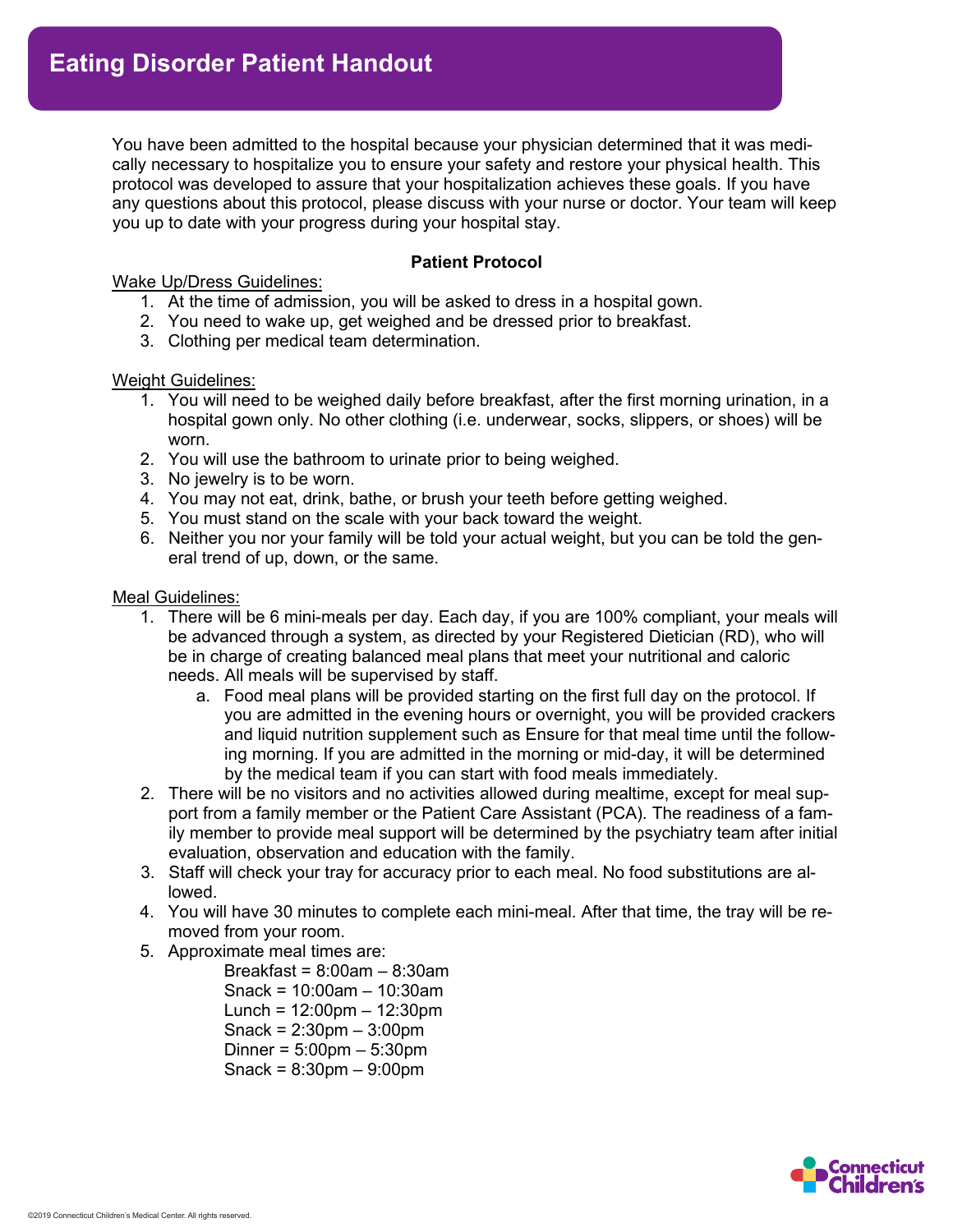- 6. Staff will record food intake on a meal ticket.
- 7. No food, beverages, cups, or dishes are allowed in your room, including the food/beverage of family members.
- 8. Meal plans are advanced based on compliance and will begin at breakfast the next morning.
- 9. 100% compliance with daily nutrition (food & water) is expected.
- 10. If you are unable to meet 100% compliance, you will have the opportunity to take in the missed nutrition from a meal at the next snack by drinking a nutrition supplement.
- 11. If you are unable to make up the nutrition from the liquid nutrition supplement, a feeding tube, called a Nasogastric Tube (NGT) will be considered. An NGT will be placed at the end of each snack time if you do not consume the goal nutrition for that snack and the prior meal. The remainder of the nutrition will be provided with a nutrition supplement via the NGT. The NGT will be taken out when it is completed. You will then have a "fresh start" to be able to achieve 100% compliance with the next meal and snack.
- 12. You will make your bed in preparation for each meal. If you are on activity level 1 you will eat meals in bed and must lay/sit on blankets. For activity level 2 and higher, you must eat sitting in a chair without blankets.

# Unit Environment:

- 1. The family kitchen is off limits.
- 2. Lights must remain on during the day.
- 3. Bedside curtains must be kept open, except when dressing.
- 4. There is no bathroom use for 1 hour after the end of meals or for 2 hours after the end of meals if there is a history of purging.
- 5. Bathroom use is supervised by staff with door cracked open when on 1:1 observation.
- 6. Staff will measure urinary and stool output after each bathroom use.
- 7. You will be placed on 1:1 observation on admission. *This means there will be a staff member with you to provide safety and support, and to monitor for any disordered eating behaviors.*
	- a. Patients without purging behaviors will be admitted with 1:1 observation during meals and for 1 hour after nutrition is completed if no exclusion criteria are present
	- b. Patients with purging behaviors will be admitted with 1:1 observation during meals and for 2 hours after nutrition is completed if no exclusion criteria are present
	- c. Patients will have continuous 1:1 observation during any time an NG or NJ tube is present.
	- d. Patients will be placed on continuous 1:1 observation for 24 hours a day, if they meet any of the following exclusion criteria at any point during hospitalization. Exclusion criteria include:
		- i. active suicidal ideation or self-harm behaviors
		- ii. concern for excessive exercise in treatment setting or home
		- iii. concern for waterloading in treatment setting or home
		- iv. high fall risk
- 8. Inappropriate language or threatening behavior is not acceptable.
- 9. All medications brought from home must be given to your nurse upon admission.
- 10. We ask that families do not discuss meals, weight, or other eating-related topics, as these topics may raise anxiety. The treatment team will help guide the family as to appropriate discussions and meal support.